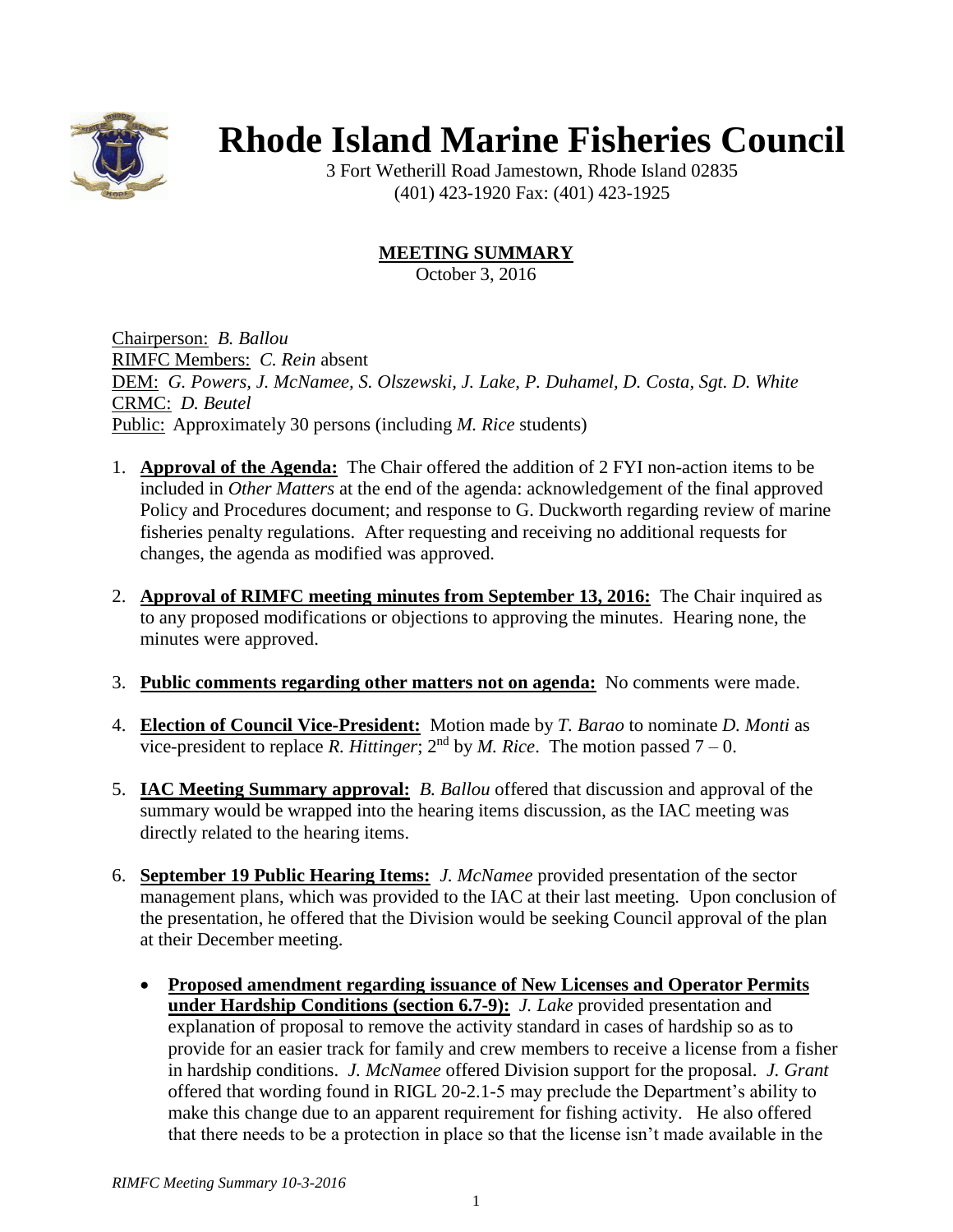lottery process and then again upon establishment of hardship and/or settlement of probate as proposed. In such cases the license needs to be held and not counted for the purposes of exit/entry ratios. *M. Rice* offered that the proposed removal of language regarding the activity standard as written in 6.7-9(a) is not inconsistent with statute in that the statute refers to a person who has fished in the past vs. the regulation which states that the person must be currently actively fishing. *G. Powers* offered that he did not believe an inconsistency existed. Regarding the license not being counted as an exit from the system, *J. Lake* offered that such license would be renewed and not retired, and held by the Department. **Motion made by** *D. Monti* **to recommend adoption of option 2; 2nd by** *M. Rice***. The motion passed 7 – 0.** *J. Grant* offered that a fall back motion should be considered in the event that statute requires activity to meet hardship. **A second motion was made by** *J. Grant* **to add a provision be added to the regulation whereby a fisher who dies in a year when they would be considered to be actively fishing on January 1 of the following year, that the hardship provision apply in such cases; 2nd by** *A. Dangelo***. The motion passed 7 – 0.**

- **Hearing Item 1d. – proposed liberalization of the activity standards (***actively fishing* **and** *actively participating***):** *J. Lake* offered an explanation and rationale of the proposal. He offered that such was proposal to remove the activity standard as it applies to sale of business or transfer to family member/crew; and to maintain it as it applies elsewhere throughout reg (e.g., prioritization and upgrades). *J. McNamee* offered that the provision has potential to add many commercial licenses, and that if adopted would be closely monitored for additional activity. *J. Grant* offered that he was not in support of the provision due to its impact on the lottery process for the issuance of new licenses, in that the provision would prevent most licenses from re-entering the system by retirement without the activity standard in place, and that such was not the intent of legislation §20- 2.1-2(3) which supports up-grading of licenses for those persons actively engaged in commercial fishing. He offered that the intent was to provide for increasing levels of participation by those who are actually active, rather than those who may continue to renew their licenses but are not in actuality active. *B. Macintosh* offered support for option 3 as presented, in that the activity standard is difficult to maintain for many fishermen, and that these fishermen should be entitled to a return for the license they have maintained regardless of activity. *A. Dangelo* made a motion to recommend adoption of option 3 with the inclusion of a grandfather clause; no  $2<sup>nd</sup>$  was provided due to lack of understanding. Motion made by *M. Roderick* to recommend adoption of option 3 as proposed; 2nd by *B. Macintosh*. *J. Grant* offered that he could not support the proposal as it would result in the open sale of licenses with unknown and potentially significant implications, and offered that the proposed activity standard of 40 days/2 years be applied to the sale of the business as well to temper the potential impacts. The motion failed  $2 -$ 5 (only *M. Roderick* and *B. Macintosh* in support). **Motion made by** *M. Rice* **to recommend adoption of option 2 as proposed with the activity standard applied to the sale of business;**  $2^{nd}$  **by** *D. Monti***. The motion passed**  $6-1$ *(M. Roderick* **opposed).**
- **Hearing Item 1c. - proposed amendments regarding the issuance of new licenses upon sale of vessel and gear (section 6.7-8):** *J. Lake* provided presentation of the matter, and offered the revised Division proposal resulting from recommendations of the IAC at their last meeting (option 3). *J. McNamee* offered that statute does not allow for the removal of all criteria as recommended by the IAC. The language offered (option 3)